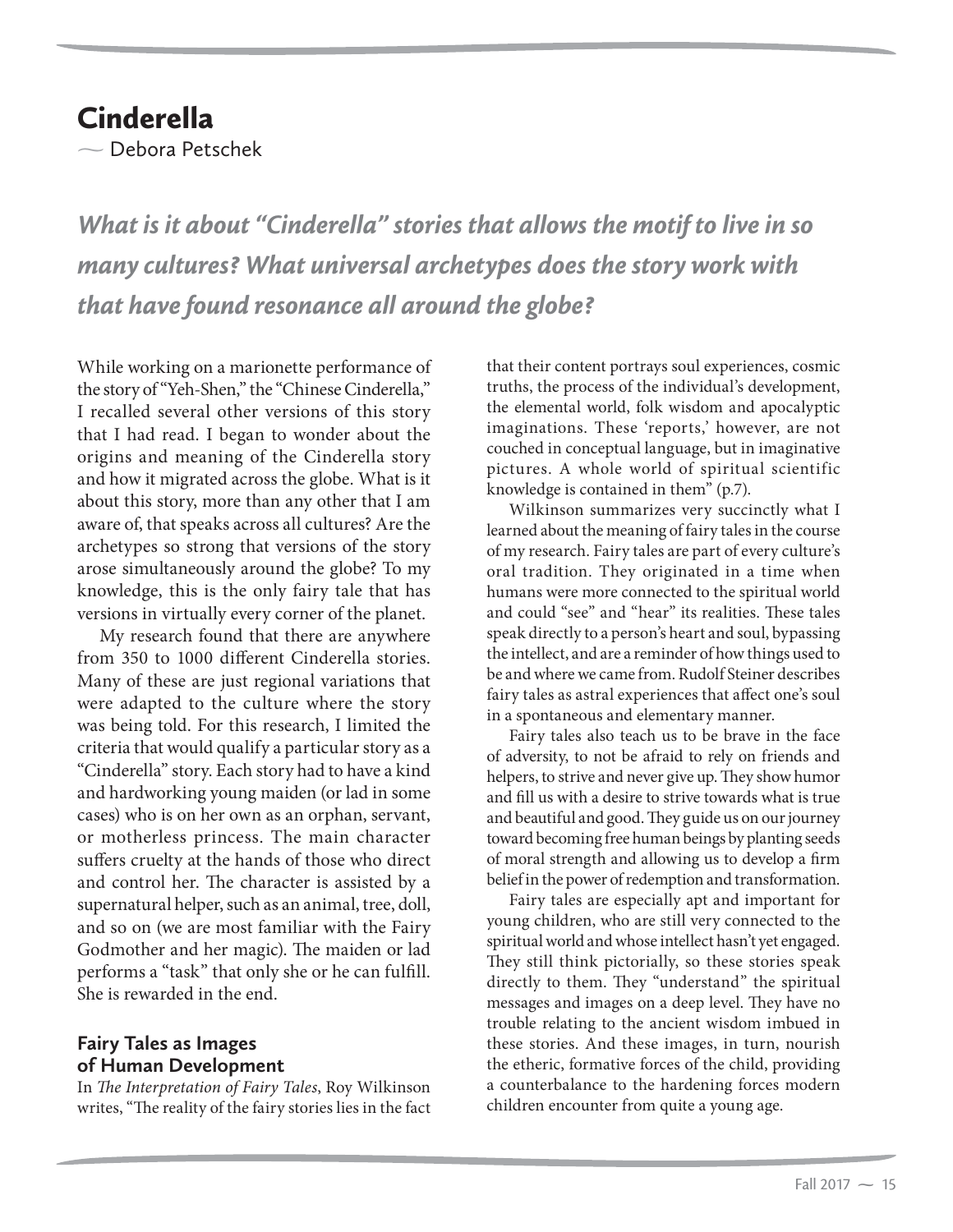## **The Cinderella Story**

This story has a long and rich history. The first known version is from Egypt and dates back to the time of the Christ event. In the 5<sup>th</sup> century BCE, the historian Herodotus wrote an account of Rhodopis, a Greek maiden from Thrace, who was captured by pirates and sold into slavery. She was taken to Egypt in the time of the Pharaoh Amasis. She served in the same household as Aesop and was eventually freed by the brother of Sappho, the lyric poet.

Around the 1<sup>st</sup> century CE, the historian Strabo adapted this historical account and wrote the first known version of what was to become the Cinderella Story. In this account, the slave girl Rhodopis is given a pair of dainty gold slippers by her master. As she is washing clothes by the river one day, having laid her slippers aside on a rock to keep them dry, an eagle swoops down, carries one of these slippers away, and drops it into the lap of Pharaoh Amasis.

This is the first known version of a story that is all about uniting with one's higher self and reconnecting with the spiritual world. Through a new awareness which awoke in human consciousness at this time, humans were also given the ability to become conscious of the spiritual world, an ability that had become lost as humanity descended into materialism.

It is interesting that in this story, spiritual help, in the form of an eagle, arrives without being summoned; in other words, unconsciously. It is as if humans needed to be made aware that the spiritual world is there to help. The marriage between Rhodopis and Amasis is also not consciously sought after in thr story, but comes about as a happy surprise. I imagine that this was what the experience of connecting with the spiritual world felt like when it first became available to humanity.

The next known versions were recorded in China around 900 CE and in India around 1000 CE. In the Chinese story of Yeh-Shen, the spirit world reveals itself to the girl in the form of a wise old man who mysteriously appears and informs her of the magical properties of her fish's bones. In other words, help from the spiritual world still needs to be offered from above, but the fact that it is available for the asking is becoming more conscious. In the Indian version, recorded not too many years later, the availability of spiritual help is revealed by the magical (spiritual) helper itself, in this case, a water snake. A version recorded around this same time,

in Arabia (part of the Arabian Nights collection), has the heroine discovering the magical properties of her "helper" on her own. Steiner's discussion of folk tales mirroring the evolution of humanity is reflected in the above timeline.

From these jumping off points, the story "travelled" all over the world, whether literally along trade routes, or spiritually, in that similar versions arose independently in various corners and cultures of the earth. There is an example from South America from the time of the Incas, before the arrival of European explorers. Other major pre-Columbian civilizations (Mayan and Aztec) may also have had a Cinderella story in their lore that was lost in the mists of time. It is interesting to note that these older versions portray a heroine who is self-reliant, devoted to family and ancestors, and willing to make her own future.

The earliest European version described is "Rashin Coatie" from Scotland, recorded in the 1540s. This was followed by the Italian version, "La Cenerentola," in the 1600s. The best-known version, adapted by Disney into a film, is the French "Cinderella" by Charles Perrault, dating to 1697. Here Perrault introduces the fairy godmother, the pumpkin and the mice, and the glass slipper. In a sense, Perrault's version anticipated the "Disneyfication" of the story, since it was written more for entertainment and did not stay true to the oral tradition.

The other best-known version, "Aschenputtel," was recorded by the brothers Grimm in 1812.

Interestingly, the version that travelled to North America with the pilgrims eliminates all "magical" elements. There is no magical helper or lost shoe. The Cinderella character is rewarded for her hard work and kind heart. It is as if the spiritual world is working internally and in secret, in recognition of the Puritans' sensibilities around the "occult."

There also exist several "Cinderlad" stories, where the spiritual seeker is male. In these, as in the female counterparts, the Cinderlad is mistreated by those in authority but is helped by a magical animal helper, most often a bull. He is revealed when he performs a heroic deed that saves either the princess herself or the community in which she lives.

My research revealed many different interpretations of the Cinderella story:

• In his book *The Uses of Enchantment*, Bruno Bettelheim describes "Cinderella" as a story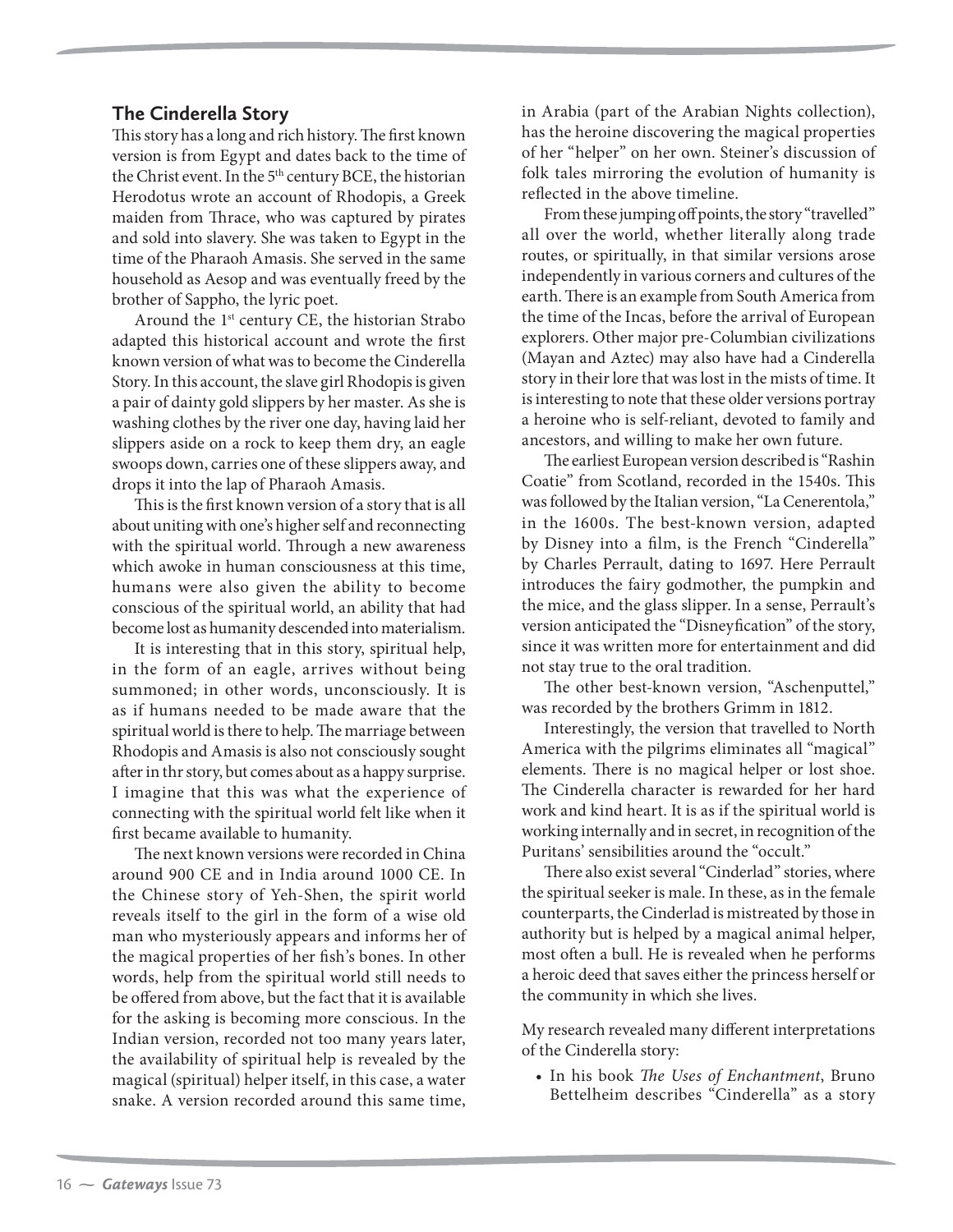addressing sibling rivalry. He states that the degradation of Cinderella by her stepsisters reflects the inner feelings of a child caught in the throes of this rivalry. The hearth and ashes are the nurturing, safe heart of the home. Turning these into symbols of shame reflect a child's outgrowing the magical time of early childhood and starting to separate from the mother. The magical helpers symbolize the deep connection the child retains to its early nurturing and how this continues to "assist" the child later in life. The "losing" of the slipper and the later "finding" of its owner indicates an individual's desire to be seen as she truly is. Bettelheim's interpretation is rooted in the material world and arises from a psychological point of view, however, which does not consider the threefold human being as understood through Waldorf education.

- In his lecture series given in 1897, John Thackray Bunce claims all Cinderella stories are derived from the Hindu legend of the Sun and the Dawn. Ushas, the dawn maiden (Cinderella), is grey and dull when away from the Sun (the Prince), who is ever seeking to make Ushas his bride. Ushas is obscured by clouds (stepsisters) and night (stepmother), who try to keep the Sun from her. I found this interpretation really interesting, as Steiner describes folk tales as descriptions of spiritual events that humanity was once able to see when still connected to and aware of the spiritual word.
- Samuel Denis Fohr, in *Cinderella's Gold Slipper*, describes fairy tales as representations of the formation of the earth, the descent into materialism, and the break from the spiritual world. The death of a mother and her replacement with a cruel stepmother reflects this break from the cosmos and the emergence of a world that treats its "children" (humanity) with indifference or even cruelty. Cinderella is forced to perform menial tasks that are intended to keep her from searching and finding the connection to the spiritual world. These "tasks" focus entirely on materialism; spiritual pursuits fall by the wayside. The magical helpers come from Divine Spirit, revealing themselves when called upon. Cinderella represents the human's spiritual aspect and the stepsisters and stepmother the materialistic side. Tending and caring for the magical helper signifies spiritual practices. By dancing with the Prince at the ball, connection to the higher spiritual self is achieved through Cinderella's modesty and purified nature.
- In explaining the Grimm's story "Aschenputtel," Roy Wilkinson equates the death of the mother to the loss of ancient spiritual wisdom. By visiting her grave, Cinderella acknowledges that the spiritual world still has an influence, even if it is difficult to perceive. The stepsisters and stepmother represent the negative forces that are trying to cut off all connection with the divine. They are only concerned with materialistic endeavors. By asking her father to bring her a twig from a living tree, Cinderella is cognizant of the soul spark within her and wishes to nourish it and see it grow (the twig grows into a beautiful tree). The little white bird symbolizes blessings from the spiritual world. The trials and tribulations Cinderella endures are symbolic of the path of initiation, where the seeker must learn to distinguish the essential from the transitory (separating lentils from ashes) and her three successive ball gowns represent stages of enlightenment along the path. But as the soul is not yet fully conscious of these stages, Cinderella must return to her rags. Fitting the shoe is indicative of the soul finding the right balance between the earthly and cosmic forces; marriage to the Prince symbolizes the true ego uniting with the purified soul. The stepsisters are blinded as all those who follow a strictly materialistic path become blinded to the next world.
- In *The Wisdom of Fairy Tales*, Rudolf Meyer also analyses the story of "Aschenputtel." He describes this Cinderella story as a striving by the human soul to make itself worthy of connecting with spirit. It is a path of initiation, of uniting with one's higher self, beginning with the death of the mother (the loss of primal wisdom) and her snow-covered grave (the onset of spiritual winter). The stepsisters represent the Luciferic forces of pride and vanity and the Ahrimanic forces of hard materialism. Cinderella is caught between them, retaining a spark of recognition for the ancient wisdom that has not failed (daily visits to her mother's grave). She nurtures this wisdom and coaxes it to grow (hazel branch grows into a tree). The little white bird that perches in the tree's branches grants her all her wishes just as spiritual grace descends on those who go deep into their souls and search the divine with honesty and integrity. Cinderella's task of separating lentils from ashes is a test for the spiritual seeker to distinguish the essential from the non-essential, to exercise judgement in discerning the eternal